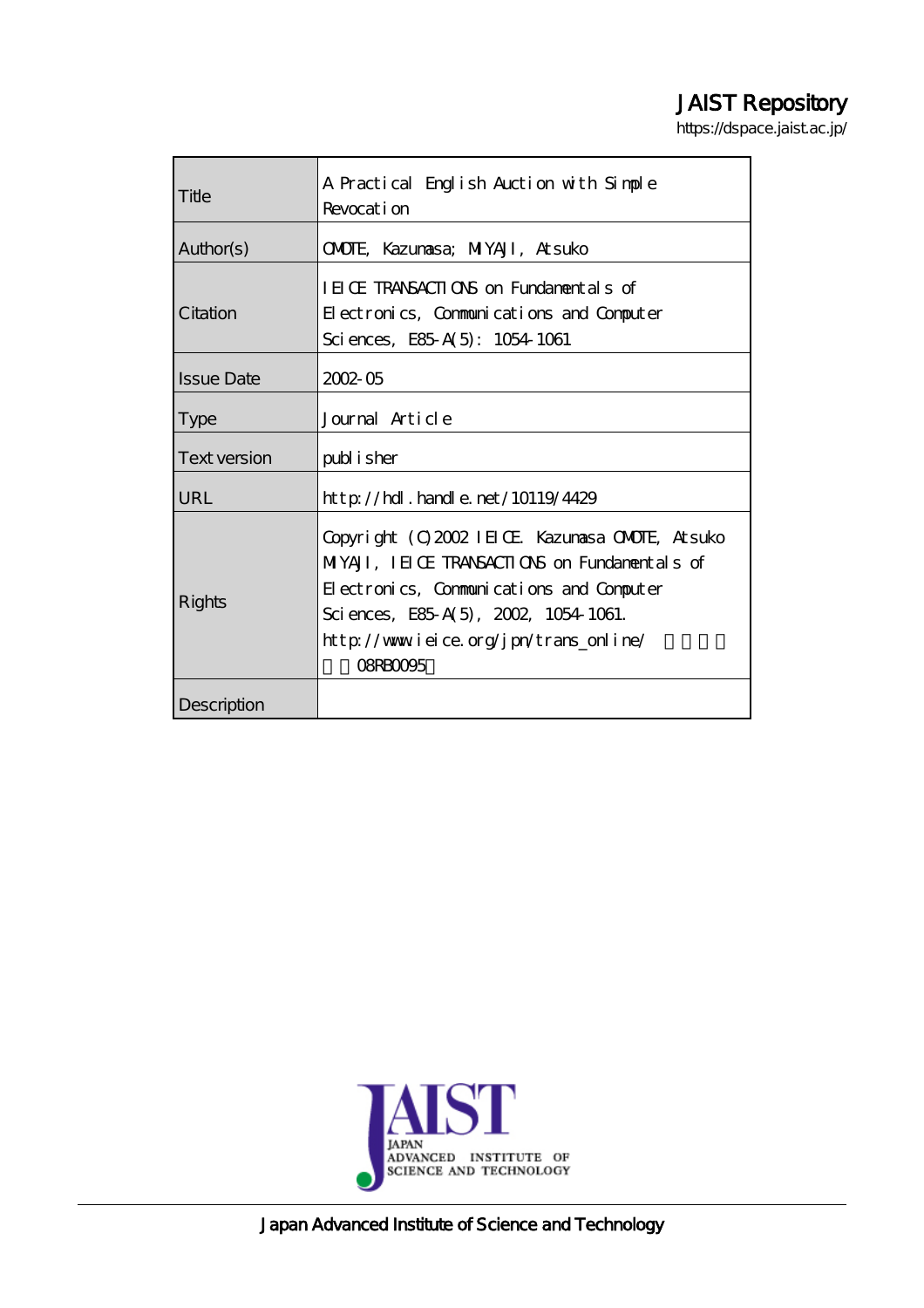PAPER Special Section on Discrete Mathematics and Its Applications

# **A Practical English Auction with Simple Revocation***<sup>∗</sup>*

**Kazumasa OMOTE**†a)**,** *Nonmember and* **Atsuko MIYAJI**†**,** *Regular Member*

**SUMMARY** An English auction is the most familiar type of auctions. Generally, an electronic auction has mainly two entities, the registration manager (RM) who treats the registration of bidders, and the auction manager (AM) who holds auctions. Before starting an auction, a bidder who wants to participate in English auction is registered to RM with her/his information. An electronic English auction protocol should satisfy the following nine properties, (a) Anonymity, (b) Traceability, (c) No framing, (d) Unforgeability, (e) Fairness,  $(f)$  Verifiability,  $(g)$  Unlinkability among plural auctions, (h) Linkability in an auction, and (i) Efficiency of bidding. Furthermore from the practical point of view we add two properties  $(j)$  Easy revocation and  $(k)$  One-time registration. A group signature is adapted to an English auction in order to satisfy (a), (b), and (f) [23]. However such a direct adoption suffers from the most critical drawback of efficiency in group signatures. In this paper we propose more realistic electronic English auction scheme, which satisfies all of these properties without using a group signature. Notable features of our scheme are: (1) both of bidding and verification of bids are done quite efficiently by introducing a bulletin board,  $(2)$  both properties  $(j)$ Easy revocation and (k) One-time registration are satisfied. *key words:* anonymity, signature of knowledge, bulletin board

## **1. Introduction**

#### 1.1 Background

An English auction is the most familiar type of auctions. In an English auction, each bidder offers the higher price one by one, and finally a bidder who offers the highest price gets a good. An English auction is used on the Internet as well as the real world. In an English auction through the Internet, it is important to spoil the collusion of bidders, because Internet makes the formation of ring members much easier [19]. Therefore anonymity plays an important role in spoiling the collusion of bidders. It is also important to satisfy anonymity for authorities in order to protect the information of who wants a good and a bidder's history of bidding. In an English auction, all bid values are published and any bidder easily knows the price position of good. A bidder has the dominant strategy for bidding, which places a little higher than a current bid value.

The competition principle well works, and thus, a winning bid value reflects a market price. This is why an English auction is the most familiar style of auctions. In this paper, we investigate an electronic English auction.

Generally, an electronic auction has mainly two entities, the registration manager (RM) who treats the registration of bidders, and the auction manager (AM) who holds auctions. Before starting an auction, a bidder who wants to participate in an English auction is registered to RM with her/his information. As for studies about an electronic auction, a first-price sealedbid auction has been often investigated [4], [10]–[13], [17], [18], [21], [22], [24], [26], [28], [29], [31]. A first-price sealed-bid auction is that each bidder secretly submits a bid to AM only once, and a bidder who offers the highest price gets a good. It does not have the dominant strategy for bidding, and thus it has two problems: (1) the competition principle does not work well; (2) a winning bid may be much higher than market one. On the other hand, a second-price sealed-bid auction is that a bidder who offers the highest price gets the good in the second price. It has the dominant strategy, and thus it works the competition principle as well as English auction [32].

In the case of sealed-bid auction, any canceled bid does not affect the valid bidders. However, in the case of English auction, any bid does not allow to be canceled. If a bid can be canceled in an English auction, the highest bid may be insignificant. Therefore, in an electronic English auction, it is the most important to satisfy the following two properties, (a) Anonymity and (b) Traceability. Although any bidder can participate anonymously, it is necessary to identify a winner after a bidding. This means that every bid placed in an English auction must be verified maintaining the bid anonymity. Addition to the above two properties, an electronic English auction should satisfy the following nine properties:

- (a) **Anonymity:** nobody can identify a bidder from her/his signature on a bid.
- (b) **Traceability:** RM can identify a winner. So a winner cannot deny that she/he submitted the winning bid after the winner decision procedure.
- (c) **No framing:** nobody can impersonate a certain bidder.

Manuscript received August 25, 2001.

Manuscript revised November 11, 2001.

Final manuscript received January 20, 2002.

<sup>†</sup>The authors are with the Miyaji Laboratory, Information Science, JAIST, Ishikawa-ken, 923-1292 Japan.

a) E-mail: omote@jaist.ac.jp

<sup>∗</sup>Preliminary version of this paper was presented at ACISP'01 [25].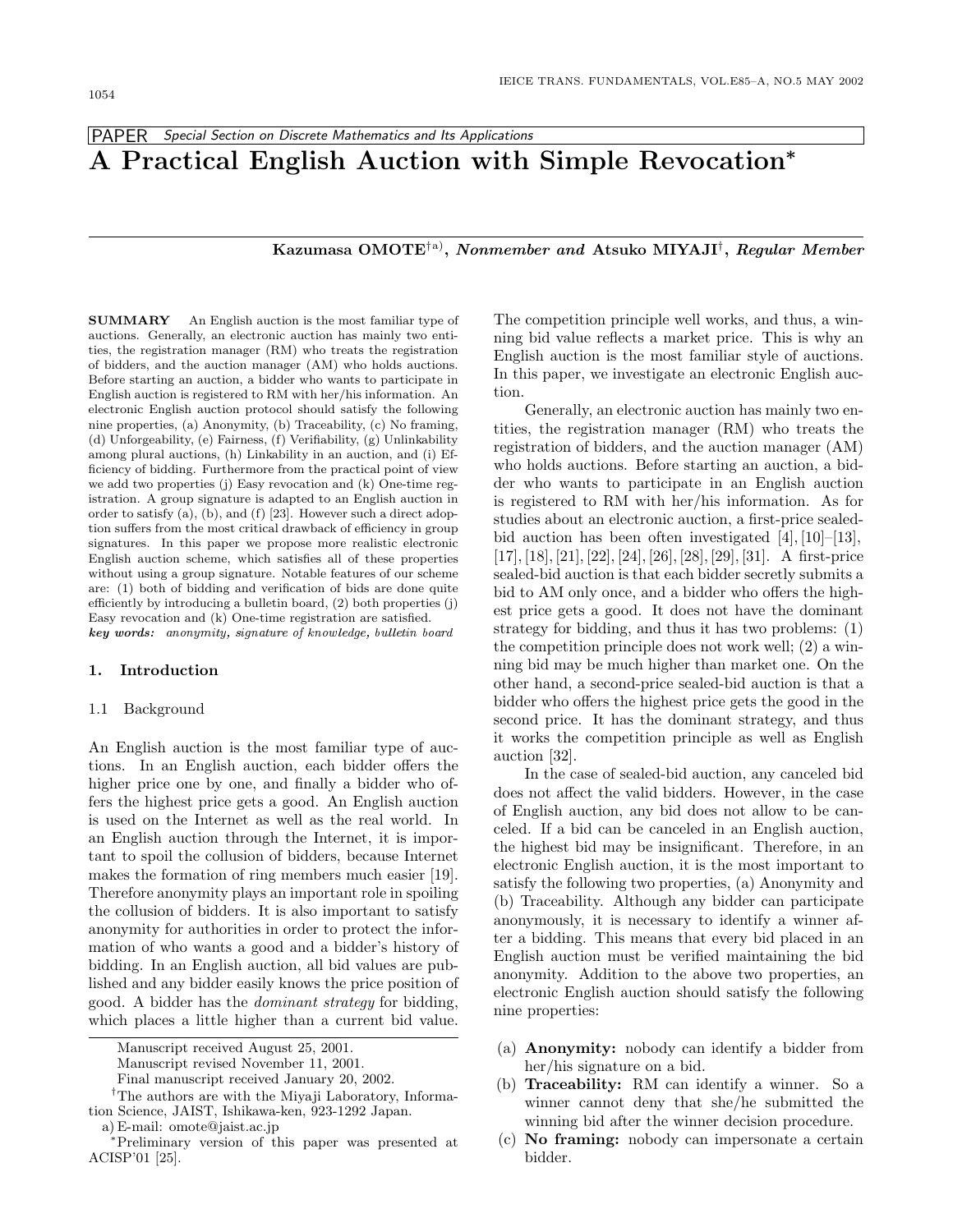- (d) **Unforgeability:** nobody can forge a bid with a valid signature.
- (e) **Fairness:** all bids should be fairly dealt with.
- (f) **Verifiability:** anybody can verify a signature on a bid and can confirm whether the bidder is valid or not.
- (g) **Unlinkability among plural auctions:** nobody can link the same bidder's bids among plural auctions.
- (h) **Linkability in an auction:** anybody can link which bids are placed by the same bidder and knows how many times a bidder places a bid in an auction.
- (i) **Efficiency of bidding:** the computational and communicational amount in both bidding and verifying a bid is practical.

#### 1.2 Related Works

Only a few studies on English auction [19], [20], [23], [25], [30] have been reported as long as we know. On the other hand, many studies on a first-price sealed-bid auction [4], [11]–[13], [17], [18], [21], [22], [24], [28], [29], [31] have been proposed because it can realize fairness more easily than English auction of public auction. These studies [19], [20] do not concern with the security aspect of public auctions but describe those different methods. The scheme [30] also proposed an electronic English auction using reverse hash chains [27] as a bid, which is similar to multiple sealed-bid biddings in order to satisfy fairness. When a bidder participates in an auction, it has two advantages that a valid bidder can place a bid many times by using only one-time signature and that bidder fairness is satisfied for a non-trusted authority. However, in this protocol, the following two problems exist:

- 1. Since AM knows the bidder's identity, anonymity of bidder is not satisfied for AM after each bidding.
- 2. The bidding points are set up discretely. For  $n$  bidding points, it is necessary for a bidder to compute hash functions  $n$  times. Apparently each bidder cannot place a bid as she/he likes.

The scheme [23] proposed an electronic English auction, which keeps a bidder privacy using a slightly modified group signature scheme [6]–[8]. So this protocol suffers from the following drawbacks of group signature schemes. In their scheme, a group manager (GM) works as AM and a group member corresponds to a bidder.

The first problem, which is the most serious, is rather complicated signature generation and verification procedure. In [1], [6]–[8], a membership certificate is used to reduce the data size of public group key [5]: only a group member has the certificate issued by GM. When each member generates a signature on this certificate and a bid, she/he is required the proof of the

knowledge. However the proof of the knowledge needs enormous modular multiplication. In an English auction, signature generation or verification corresponds to bidding or verification of bids respectively, both of which are required in each bidding. In an electronic auction, reducing the computational amount of both signature generation and verification are much concerned compared with reducing the group public key size. Therefore we realize an electronic English auction with both fairly simple bidding and verifying procedures by introducing a bulletin board, which is usually used in putting each bid. The important feature of a bulletin board is that anybody can check the correctness of the board easily. In our protocol, the computational cost for both bidding and verifying a bid can be reduced.

The second problem is that it is difficult to revoke a bidder because a membership certificate is distributed to each bidder indicated in [2]. Revocation of bidder is necessary when a bidder wants to withdraw from an auction or RM wants to revoke a certain bidder. Therefore RM should be able to revoke a bidder easily. [3], [15] realize a group signature scheme with a member revocation, both of which do not have to change a public group key. However, these schemes are not so efficient if the member revocation happens frequently like an electronic auction. In our protocol, a revocation of bidder is done easily by using a bulletin board: just remove her/him on it.

## 1.3 Our Results

Our scheme satisfies above nine properties without using a group signature. Furthermore, our scheme also satisfies the following two properties:

- (j) **Easy revocation:** RM can easily revoke a bidder without changing other bidder's public keys.
- (k) **One-time registration:** any bidder can participate in plural auctions by only one-time registration. Even if a bidder is identified as a winner, she/he can participate in the next auction without repeating registration, maintaining anonymity for RM, AM, and any bidder.

Our scheme satisfies both (a) and (b) simultaneously by using a combination of both the signature of knowledge and two kinds of bulletin boards. In particular, the computational cost of both bidding and verifying each bid is fairly reduced by introducing a bulletin board. In our protocol, there are two managers RM and AM. RM manages the correspondence of bidder identity to public key, and can identify a winner or a faulty bidder with the help of AM. When a certain bidder is identified after a winner decision procedure or later disputes, AM has only to request RM to identify the bidder.

Our scheme introduces two kinds of bulletin boards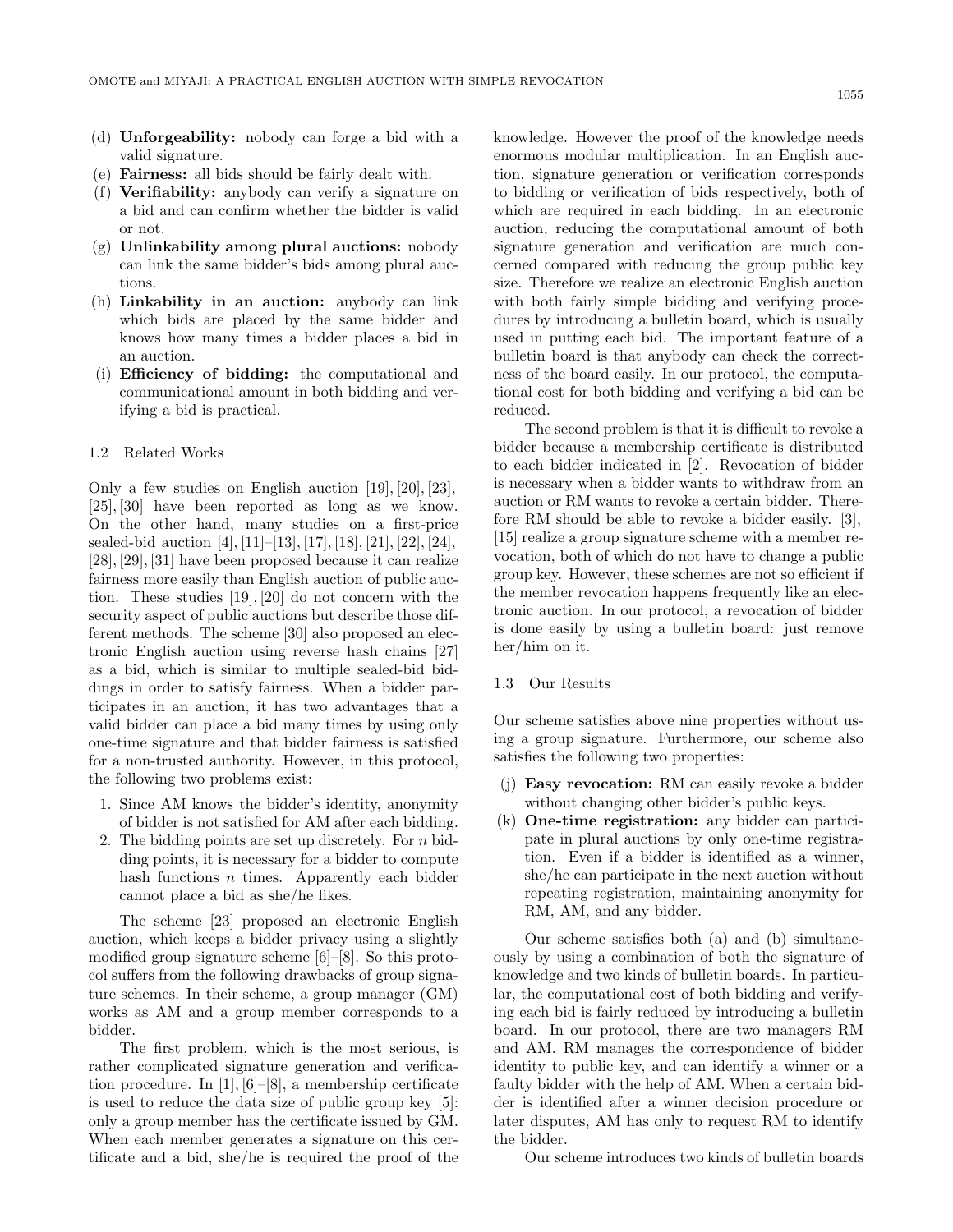in order to solve the above two problems of group signature. The bulletin boards also play a role of member certificate, and thus our scheme uses two kinds of certificates. Both RM and AM manage their bulletin boards safely.

Notable features of our scheme are as follows:

- Both of bidding and verification of bids are done quite efficiently by introducing a bulletin board.
- Our scheme satisfies both properties (j) Easy revocation and (k) One-time registration.

The remaining of this paper is organized as follows. Section 2 summarizes a basic scheme [23] using group signature. Section 3 describes our protocol in detail. Section 4 considers fairness. Section 5 investigates the properties of our scheme.

#### **2. Related Work**

Here we summarize a previous English auction scheme [23] which uses an idea of group signature.

#### 2.1 Group Signature

The concept of group signature was introduced by Chaum and van Heyst [9]. Group signature allows any member to sign on behalf of a group and keeps the member identity secret. The work [8] is the first efficient group signature schemes in that the size of both group's public key and of signatures are independent of the number of group members and that a group's public key remains unchanged if a new member is added to a group. Later, group signature schemes with improved performance and better flexibility are proposed in [1],  $[6]$ ,  $[7]$ ,  $[14]$ .  $[23]$  is based on these group signatures  $[6]$ [8]. An authority in a group signature scheme is usually divided into two parties, group manager (GM) and escrow manager (EM) by using an idea of identity escrow [14]. In such a scheme, we assume that these two authorities do not collude together.

In an English auction, GM works as auction manager (AM) and a group member corresponds to a bidder. When a bidder places a bid, she/he generates a group signature on a bid. The validity of signature can be verified easily by any participant using a group public key, but any participant does not know who places the bid. EM works to identify a winner at every auction.

#### 2.2 Previous Scheme

This scheme introduces group signature scheme, and thus AM and EM do not collude together.

**Setup:** AM computes an RSA modulus  $n$ , where  $n$ is the product of two primes, an RSA key pair  $(e, d)$ , a cyclic group  $G = \langle g \rangle$  of order *n* over the

finite field  $\mathbf{Z}_p$  for a prime p, an element  $a \in \mathbf{Z}_n^*$ that is of the order  $\phi(n)/4$ , and an upper bound  $\lambda$  on the length of the private keys: EM chooses  $h \in G$  with order n, computes ElGamal-encryption key pair  $(\rho, Y_E (= h^{\rho})) \in \mathbb{Z}_n \times G$ , and sets a constant  $b \neq 1$ . The group public key is  $\mathcal{Y} =$  $(n, e, G, g, a, b, \lambda, h, Y_E)$ . AM's private key is d and EM's private key is  $\rho$ .

- **Registration:** Alice randomly generates a private  $x \in \mathbb{R}$  $\{0, \dots, 2^{\lambda}-1\}$  and sends the value  $y = a^x \pmod{n}$ and  $z = g^y$  to AM; AM returns  $v = (y +$  $b)^d$  (mod n). Note that AM cannot see the value of x.
- **Bidding Phase:** In order to put a bid m with her signature, she computes the following values  $(\tilde{g}, \tilde{z}, d_1, d_2, V_1, V_2, V_3)$ :
	- $\tilde{g} = g^r$  and  $\tilde{z} = \tilde{g}^y$  for  $r \in_R \mathbb{Z}_n$ ;
	- $d_1 = Y_E^u g^y$  and  $d_2 = h^u$  for  $u \in_R \mathbb{Z}_n$ ;
	- $V_1 = P K [(\gamma, \delta) : \tilde{z} = \tilde{g}^{\gamma} \wedge d_2 = h^{\delta} \wedge d_1 =$  $Y_E{}^{\delta}g^{\gamma}](m);$
	- $V_2 = PK[(\beta) : \tilde{z} = \tilde{g}^{a^{\beta}}](V_1);$
	- $V_3 := PK[(\alpha):\tilde{z}\tilde{g}^b = \tilde{g}^{\alpha^e}](V_2)$

The notation of a signature of knowledge  $(x_1, \dots, x_k)$  on a message m is as follows:

$$
PK[(x_1, \dots, x_k) : z_1 = f_1(x_1, \dots, x_k) \land \dots \land z_\ell = f_\ell(x_1, \dots, x_k)](m).
$$

The secrets  $x_1, \dots, x_k$  satisfy all  $\ell$  statements:  $z_1 = f_1(x_1, \dots, x_k), \dots, z_\ell = f_\ell(x_1, \dots, x_k).$ Assume that computing the discrete logarithm, the double discrete logarithms and the e-th root of the discrete logarithm is infeasible. The concrete algorithm for these signatures is referred to [8]. Alice's group signature consists of a set of  $(d_1, d_2, V_1, V_2, V_3)$ . If the signature  $(V_1, V_2, V_3)$  is valid, anyone confirms that  $(d_1, d_2)$  is an encryption of z by using ElGamal encryption function with a EM's public key  $Y_E$ , and that Alice knows her private key  $x$  and her membership certificate  $\upsilon.$ 

**Winner Decision Phase:** EM decrypts  $(d_1, d_2)$  using his private key  $\rho$  and identifies a member Alice from z because he knows the correspondence of z to member's identity.

In this scheme, the signature  $V_3$  is slightly modified using a verifiable group signature sharing scheme in order to satisfy anonymity of bidder.

# 2.3 Undesirable Properties of the Scheme

This previous scheme satisfies the properties, (a) Anonymity, (b) Traceability, (c) No framing, (d) Unforgeability, (f) Verifiability, and (g) Unlinkability among plural auctions. But there exist some problems as follows.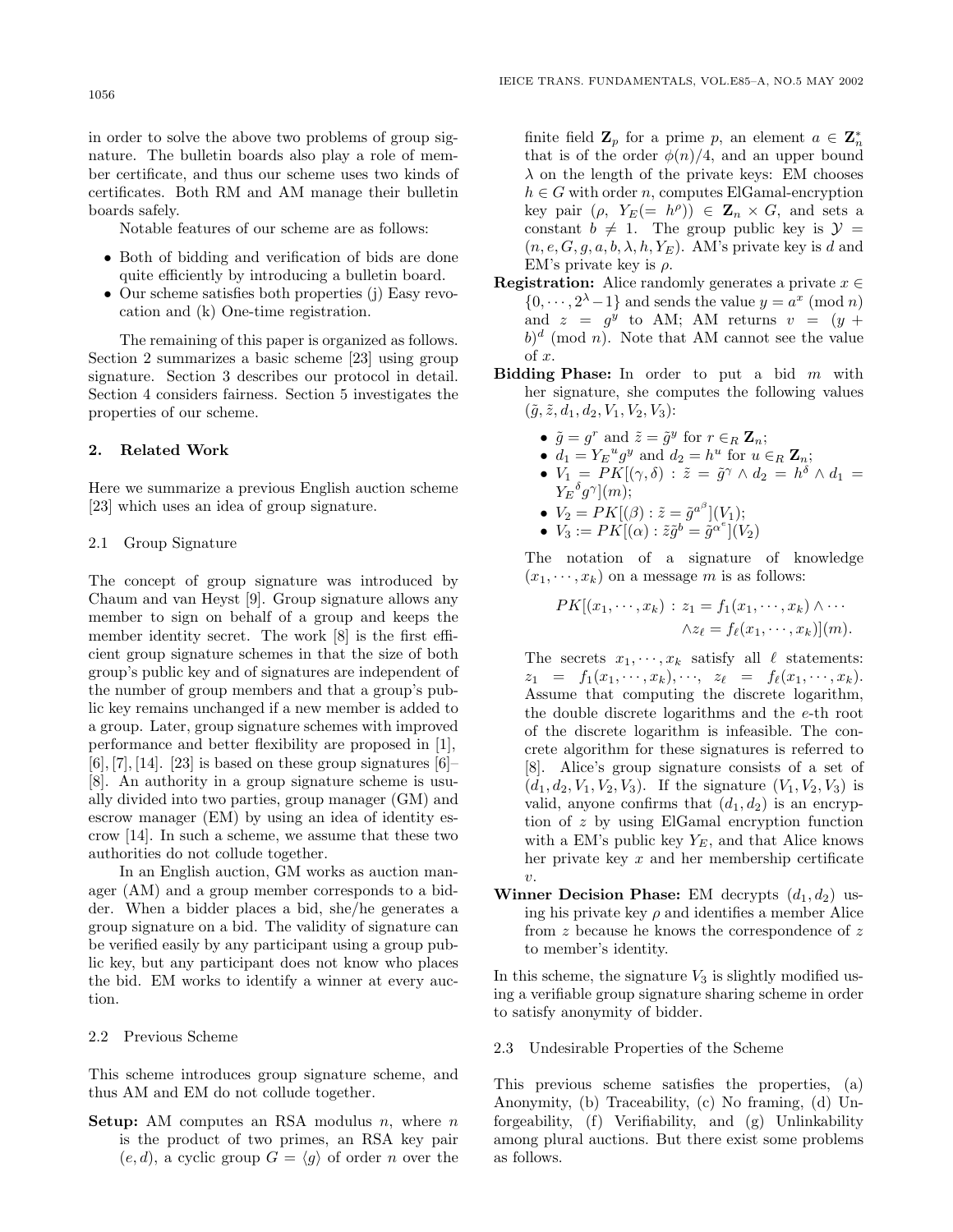- **Efficiency:** In applying a group signature to an electronic auction, it is necessary to generate or verify a signature on each bid. A signature generation or verification corresponds to bidding or verification of bids respectively, both of which are required in each bidding. However the computational cost for both signature generation and verification is rather large. Therefore it is not realistic to apply directly a group signature to an electronic auction.
- **Revocation of Bidder:** In an Electronic auction, a revocation of bidder is frequently conducted when a bidder wants to withdraw from an auction or AM wants to revoke a certain bidder. So revocationprocedure should not be complicated. However, in the previous scheme, it is rather difficult to revoke a bidder because a membership certificate has been distributed to each bidder indicated in [2]. Even in the case of [3] or [15], although they realize a revocation of bidders, the computational cost depends on the number of revoked numbers or each bidder must renew her/his key in each revocation of member, respectively.

### **3. Our Scheme**

In this section, we propose a practical electronic English auction. Our scheme satisfies eleven properties mentioned in Sect. 1 without using a group signature. So our scheme can realize more efficient bidding. The secrecy of communication channel is not required because our scheme realizes a public auction.

#### 3.1 Authorities

The authorities of our scheme consist of the registration manager (RM) and the auction manager (AM), where each role of AM and RM is different from that of previous scheme. In our scheme, we assume that these two authorities RM and AM do not collude together. The role of each entity is as follows:

### • **RM:**

- **–** manages the participants of auctions.
- **–** prepares for auctions.
- **–** works like Identity Escrow Agency [14] and identifies a certain bidder at the request of AM.
- **AM:**
	- **–** prepares for auctions.
	- **–** sponsors several auctions.
	- **–** manages the current bid value.

GM's roles in the group signature are well divided into two parties RM and AM. Especially the functions of anonymity and Unlinkability are divided into both RM and AM, and are realized by using each bulletin

board. That is, in our scheme, two kinds of bulletin boards works as member certificates and also for Unlinkability. Thus it realizes anonymity, Unlinkability and Traceability without using group signature scheme. Furthermore, these bulletin boards make member revocation simple.

In our scheme, there is no single trusted entity, that is, any entity can break neither anonymity nor unlinkability by himself. A protocol with a trusted entity needs the multiple TTP's of the threshold structure. However, our scheme does not need such a threshold structure for auction managers.

#### 3.2 Notations

Notations are defined as follows:

- $p, q$ : two large primes  $(q|p-1);$
- g : an element  $g \in \mathbf{Z}_p$  with order q;
- $I$  : the number of bidders;
- i : the index of bidders  $(i = 1, \dots, I);$
- $\mathcal{B}_i$  : bidder *i*;
- $x_i$  : a private key of  $\mathcal{B}_i$  ( $x_i \in_R \mathbb{Z}_q$ );
- $y_i$  : a public key of  $\mathcal{B}_i$   $(y_i = q^{x_i} \pmod{p})$ ;
- $r$  : RM's private random number  $(r \in_R \mathbb{Z}_q)$ ;
- s : AM's private random number  $(s \in_R \mathbb{Z}_q)$ ;
- $T_i$ : an auction key for  $\mathcal{B}_i$ ;

## 3.3 Bulletin Board

Our scheme uses two kinds of bulletin boards for RM and AM. A bulletin board is a kind of public communication channel which can be read by anybody, but can be written only by RM or AM.

- RM's bulletin board:  $\{p,q,g\}$ , a pair of the identities and public keys for bidders, and  $\{y_i^r\}$  (*i* =  $1,\ldots,I$ ).
- AM's bulletin board:  $g^{rs}$  and  $\{y_i^{rs}\}$   $(i = 1, \ldots, I)$ , and the current bid value.
- 3.4 Procedure

## Bidder Registration:

A bidder Alice  $\mathcal{B}_i$  ( $i \in \{1, ..., I\}$ ) registers her public key in the following steps:

- 1. Alice chooses her private key  $x_i$  and computes her public key  $y_i = g^{x_i} \pmod{p}$ .
- 2. She sends  $y_i$  to RM, registers her identity and proves that she knows the discrete logarithm  $x_i$ of  $y_i$  to the base g by showing  $V_{1i}$ :

$$
V_{1i} = PK[(\alpha) : y_i = g^{\alpha}](m_R),
$$

where  $m_R$  is a message published by RM.

3. When RM accepts that Alice knows the discrete logarithm, he publishes  $y_i$  with her name.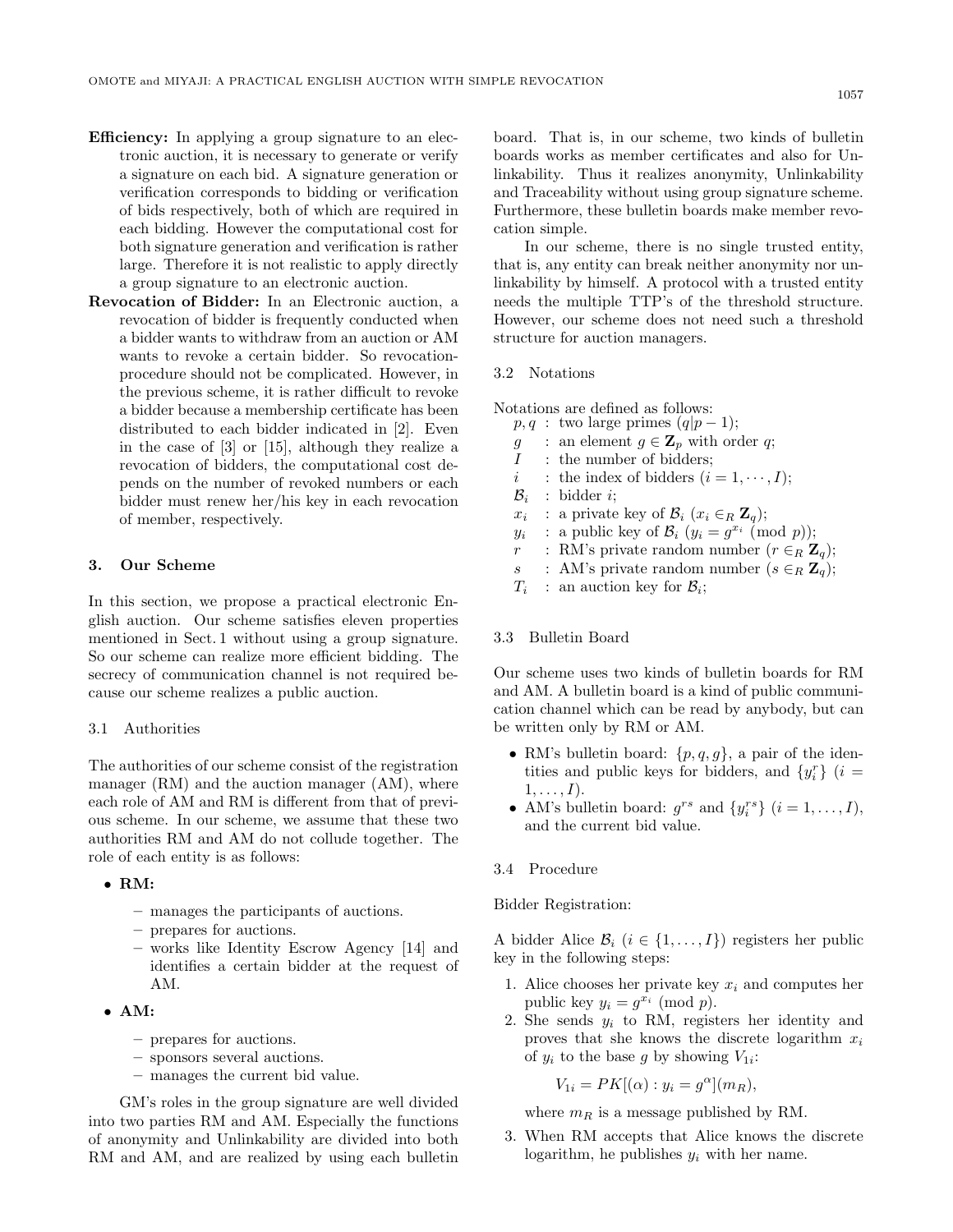RM

 $p, q, g$ 

2. Preparation Public key  ${\bf y}_3^{\bf r}$  $\begin{array}{l} \mathbf{T}_2 = \ \mathbf{y}_2^{\ r_2} \\ \mathbf{T}_3 = \ \mathbf{y}_3^{\ r_2} \end{array}$ 1, Alice :  $y_1$  $y_1^r$ <br> $y_2^r$ Winner decision  $\overline{\mathbf{2}}$  $Bob_3$  $\rm V_{31}$ Carol:  $y_3$ 3.  $T_i = y_1^{rs}$ Current bid value  $3.9$ 1. Registration  $(y_1, V_{11})$ 5. Bidding  $(3, m_1, V_{21})$ Alice  $(y_1, x_1, m_1)$ 4.  $T_1 = (g^{rs})^{x_1}$ 

**Bulletin Board** 

**Fig. 1** Overview.

#### Auction Setup:

When an auction starts, RM computes  $y_i^r$  (mod p)  $(i = 1, \ldots, I)$  and publishes them with  $g^r$  on RM's bullet<br>in board. Note that RM shuffles  $\{y_i^r\}$  of all bidders on his bulletin board and keeps her name secretly (Fig. 1).

She can confirm whether there exists her renewal public key  $y_i^r$  on RM's board or not by checking  $y_i^r$  $\stackrel{?}{=}$  $(g<sup>r</sup>)<sup>x<sub>i</sub></sup>$ . Here  $y<sub>i</sub><sup>r</sup>$  works also as a pseudonym during an auction. Note that the random number  $r$  is generated every auction, and so does each user's renewal public key  $y_i^r$ .

When a vendor requests AM to hold an auction, AM conducts the following procedure.

- 1. AM generates a random number  $s \in_R \mathbb{Z}_q$  and computes  $g^{rs}$  (mod p) by using  $g^r$  on RM's bulletin board.
- 2. AM computes her auction key  $T_i = (y_i^r)^s$  (mod  $p$ ) by using the private random number s and  $y_i^r$ on RM's bulletin board.
- 3. AM publishes the shuffled auction key  $\{T_i\}$  of all bidders on his bulletin board with  $g^{rs}$ .

Note that the random number s is generated every auction, and so does each user's  $y_i^{rs}$ . Nobody except for AM can know the correspondence of  $y_i^r$  to  $T_i$  because  $y_i^r$  is concealed by s. On the other hand, AM cannot know the correspondence of  $y_i$  to  $T_i$ . Therefore neither AM nor RM can identify a bidder from the information on any bulletin board. Furthermore Unlinkability among plural auctions is realized because both the random numbers r and s are changed at every auction.

Each bidder downloads  $g^{rs}$  on AM's bulletin board. Alice computes her auction key  $T_i = (q^{rs})^{x_i}$  $(mod p)$  for herself. Also, she can easily find her auction key  $T_i$  in  $\{T_1, \dots, T_I\}$  published on AM's bulletin board.

## Bidding:

When she places a bid, she sends the following bid in-

formation  $(ID_T, m_i, V_{2i})$  to AM.

**AM** 

- the identity  $ID_{T_i}$  of auction key  $T_i$
- a bid  $m_i$  ( $m_i$  = auction identity||bid value)
- $V_{2i} = PK[(\alpha):T_i = (g^{rs})^{\alpha}](m_i)$

Here  $V_{2i}$  implies that  $\mathcal{B}_i$  knows the value of  $\alpha = x_i$  if the signature of knowledge  $V_{2i}$  is valid.  $T_i$  on AM's bulletin board works like a certificate.

We assume that AM checks the validity of the signature  $V_{2i}$  on each bid. Of course, anybody can check the validity. If the signature  $V_{2i}$  is invalid signature, AM removes the bid with  $V_{2i}$ 

Checking the validity of the signature of knowledge  $V_{2i}$ , anybody can confirm that  $\mathcal{B}_i$  knows her/his private key. Furthermore anybody can accept that the signer is one of the valid bidders if the value  $y_i$ <sup>rs</sup> is published on AM's bulletin board.

Winner Decision:

Let Alice's bid  $(ID_{T_i}, m_j, V_{2j} )$  be a winning bid. AM publicly must prove that  $T_j$  corresponds to  $y_j^r$  in order for RM to identify Alice. So AM generates the signature of knowledge  $V_{3i}$ :

$$
V_{3j} = PK[(\alpha) : T_j = (y_j^r)^{\alpha})](m_R),
$$

where  $m_R$  is a message published by RM, and publishes  $V_{3j}$  with  $(T_j, y_j^r, m_j, V_{2j})$ . Then anybody can confirm the winner by checking the validity of  $V_{3j}$  in the following reason.

**Theorem 1** If  $V_{3j}$  is a valid signature, then  $T_j$  for a winner  $\mathcal{B}_j$  is generated by  $y_j^r$ .

*Proof.* Let  $\mathcal{B}_i$ 's public key and  $\mathcal{B}_i$ 's public key be  $y_i$ and  $y_j$   $(y_j = y_i^z)$ , respectively. We assume that nobody knows z. AM can generate  $V_{3j} = PK[(\alpha)$ :  $T_j = (y_j^r)^{\alpha}$ ]( $m_R$ ). Here suppose that AM can generate  $V_{3j} = PK[(\alpha) : T_j = (y_i^r)^{\alpha})](m_R)$   $(i \neq j)$ . This means that AM can solve the discrete logarithm of  $T_i$ to the base  $y_i^r$ , which is contradictory to the difficulty of DLP. Therefore AM cannot generate a valid signature  $V_{3j}$  using  $y_i^r$   $(y_i \neq y_j)$ .

When RM received a valid signature  $V_{3j}$ , he can identify Alice as a winner for the first time. Note that AM cannot identify a winner Alice in this winner decision.

#### Winner Announcement:

Only the entity RM knows the winner's identity after the winner decision procedure. This means that all participants including AM cannot identify a winner but can confirm the validity of a winner. If RM informs a vendor of winner's identity after the winner decision procedure, nobody except for RM can identify a winner. Therefore anonymity of a winner is satisfied without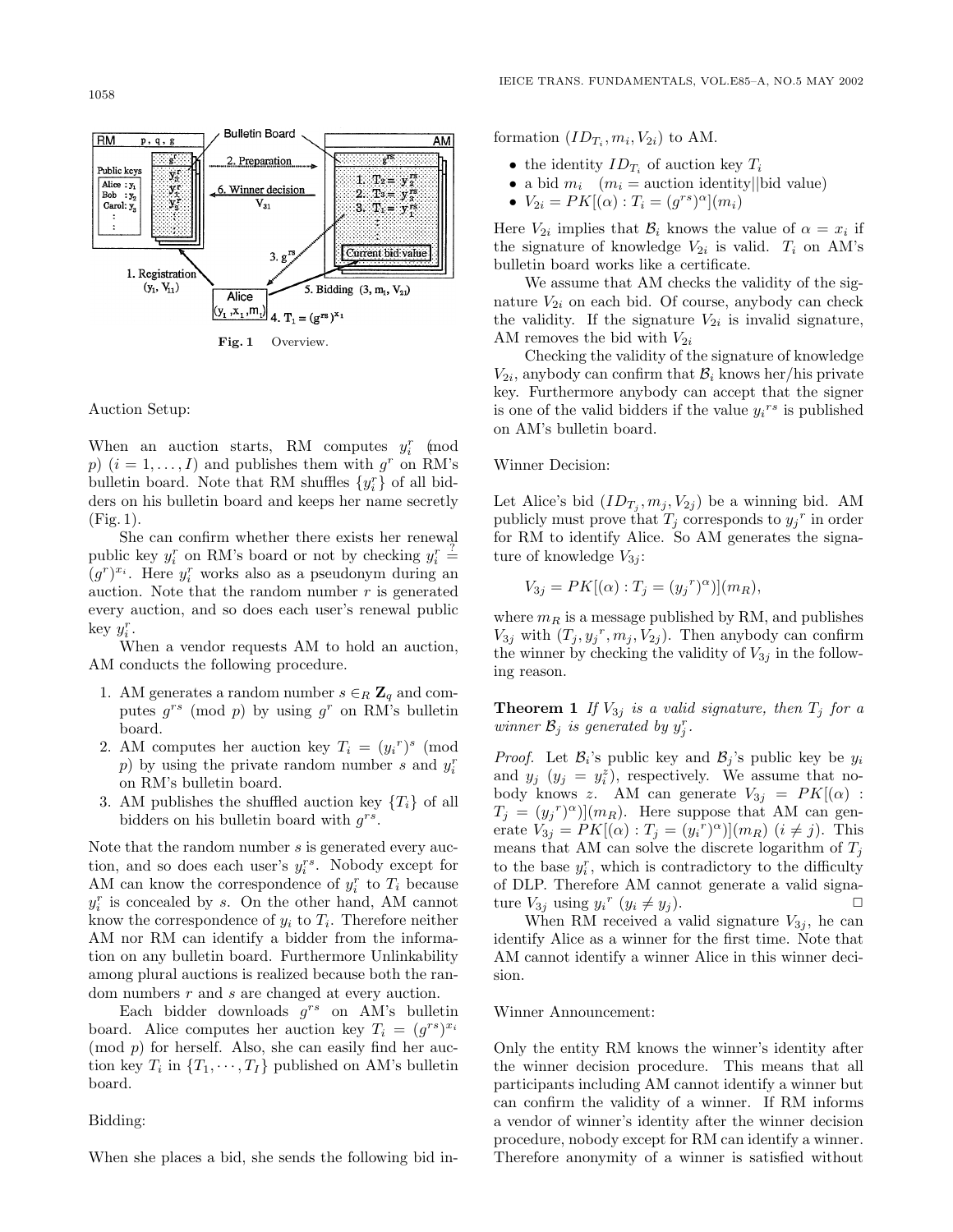changing her/his public key managed by RM.

Generally, there is a problem of bidder collusion to form a ring. However, in our protocol, even if a winner Alice offers her values of bid, any bidder cannot identify her at the next auction, because both RM and AM change the random number, r and s at every auction.

## **4.** Fairness of Bidder

Fairness of bidder in an electronic auction means that any bid is fairly accepted by AM. Generally, in an electronic English auction, fairness of bidder depends on AM. Note that we do not consider unfairness by network collision here because it can impartially happen to any bidder. There are two unfairness acts by AM:

- 1. AM repudiates any higher bids than a certain value.
- 2. AM repudiates any bidding by a certain bidder.

In order to avoid unfairness of case 1, a bidder has to conceal a bid value for AM. In order to avoid case 2, a bidder has only to place a bid anonymously. Our protocol can avoid unfairness of case 2 because the bidding is done anonymously. However, in our protocol, AM can do unfairness act like case 1. Therefore we may use non-repudiation protocol [16], [33], [34].

#### 4.1 Outline of Non-repudiation Protocol

The non-repudiation protocol is that Alice sends a message to Bob and then Bob cannot repudiate a receipt of the message from Alice. We summarize the basic procedure.

- 1. Alice encrypts a message  $m$  into  $C$  and sends it to Bob.
- 2. He sends his signature  $S_{Bob}(C)$  back to her after receiving  $C$ .
- 3. She sends the decryption key  $K$  of  $C$  to him after receiving  $S_{Bob}(C)$ .

Note that if Bob repudiates  $K$  after the deadline, she deposits  $K$  in TTP (Alice cannot know whether Bob repudiates  $K$  or the network between Alice and Bob is broken down). TTP publishes  $K$  using public directory service as soon as TTP receives it. Bob cannot deny receiving a message m if the network between Bob and TTP is not permanently broken down.

4.2 Bidding Procedure with Non-repudiation

Fairness of bidder is realized by introducing an idea of non-repudiation protocol as above. Non-repudiation protocol can be added to a bidding procedure of our protocol. Alice and Bob correspond to a bidder  $B_i$  and AM, respectively. RM also plays a role of TTP. In our protocol, both RM and AM use a public bulletin board. A bid  $m$  is placed as follows:

- 1. AM cannot know each bid value because the bid information is encrypted by a bidder.
- 2. AM publishes his signature  $S_{AM}(C)$  in AM's bulletin board instead of returning it because AM does not know who  $B_i$  is.
- 3. Even if AM repudiates a receipt of decryption key K from a bidder, he cannot deny getting bid information because RM publishes  $K$  in his bulletin board.

## **5. Consideration**

5.1 Features

We discuss the following eleven properties in our scheme.

- (a) **Anonymity:** nobody can identify a bidder from her/his signature on a bid. More importantly any bidder can anonymously participate in another auction even if she/he has been identified once.
- (b) **Traceability:** RM can open a signature on a bid with the help of AM and can identify a winner. So a winner cannot deny that she/he has submitted the winning bid after the winner decision procedure.
- (c) **No framing:** this will be discussed in 5.2.
- (d) **Unforgeability:** nobody can forge a bid with a signature  $V_{2i}$  because she/he does not know the private key  $x_i$ .
- (e) **Fairness:** our scheme has fairness of bidder if it applies non-repudiation protocol to bidding. Otherwise AM may decide on which bids to accept. However AM's misbehavior turn out by a bulletin board. A bidder can point out that AM does not accept her/his bid.
- (f) **Verifiability:** anybody can verify the signature  $V_{2i}$  on a bid. Furthermore anybody can confirm whether a bidder is valid or not by checking her/his auction key in AM's bulletin board.
- (g) **Unlinkability among plural auctions:** each auction key is different among plural auctions because the secret values r and s, which are different in every auction, is embedded in  $y_i^{rs}$  with a bid. So nobody can link two signatures among plural auctions.
- (h) **Linkability in an auction:** a real auction has a linkability in an auction. It is not so important to satisfy unlinkability in an auction of an electronic English auction. An auction becomes active by a certain aggressive bidder who always places a higher bid. Anybody knows how many times a bidder places bids in an auction from the signature because a bidder uses the same  $y_i^{rs}$  in an auction.
- (i) **Efficiency of bidding:** this will be discussed in 5.3.
- (j) **Easy revocation:** this will be discussed in 5.4.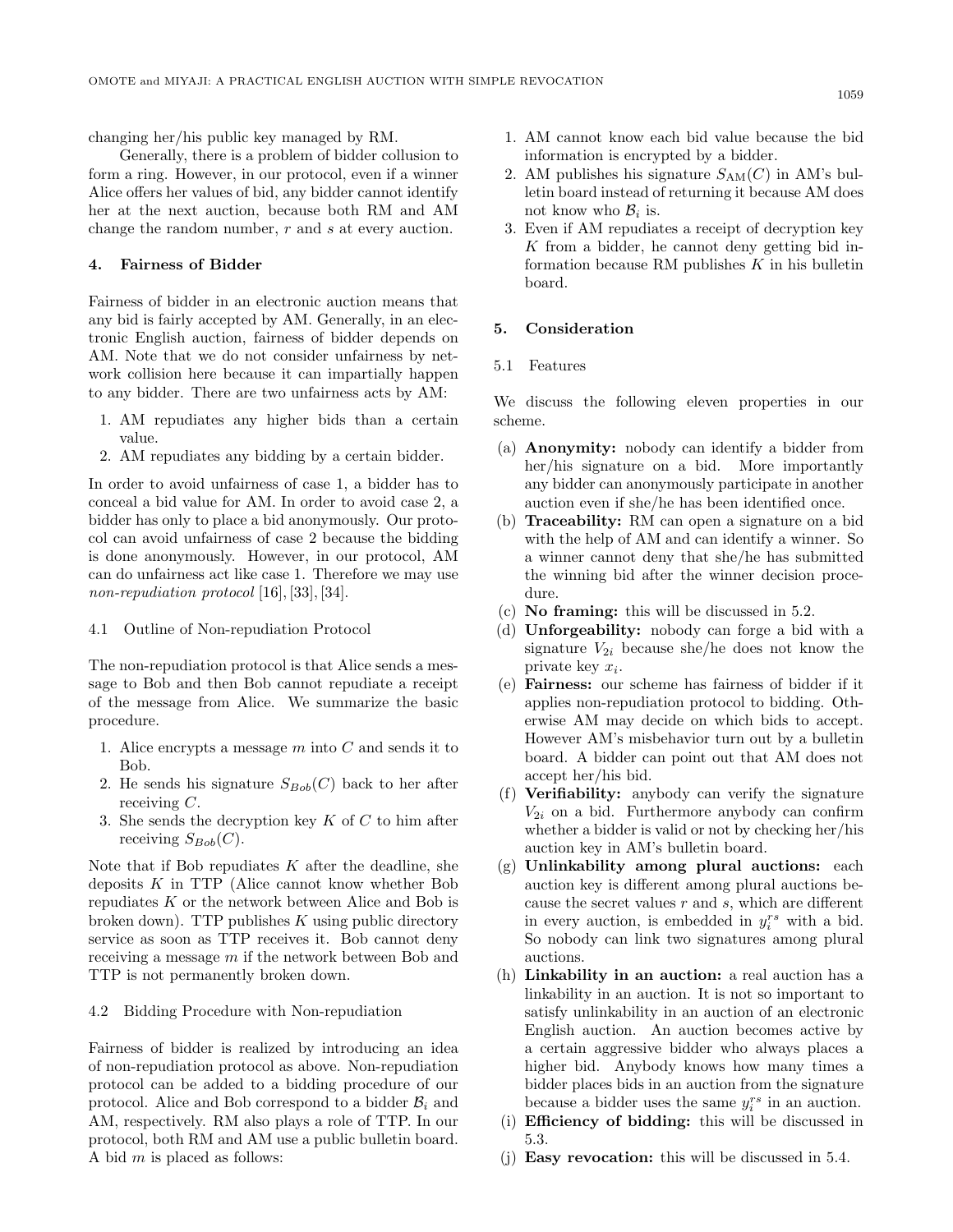(k) **One-time registration:** any bidder can take part in plural auctions as a valid bidder in one-time registration of public key, maintaining anonymity for RM, AM, and any bidder.

## 5.2 No Framing

Here we discuss the security against framing attacks such that an entity impersonates another valid bidder.

## **Theorem 2** Both RM and AM cannot impersonate a valid bidder.

Proof. Suppose that they can generates the signature of knowledge  $V_{2i}$  to impersonate a bidder  $\mathcal{B}_i$ . This means that they know the discrete logarithm of  $y_i^{rs}$  to the base  $g^{rs}$ , that is, the value  $x_i$ . This is contradictory to the difficulty of DLP. Therefore they cannot impersonate a valid bidder.

Even if both RM and AM are colluded, they cannot impersonate a bidder. Of course, other bidders and outsiders cannot also impersonate another valid bidder by Theorem 2.

#### 5.3 Performance

In an English auction, it is required to reduce the time in one bidding because a bidder repeatedly places a bid in real time. Therefore, the computational and communicational costs for one bidding are the most important, compared with the other costs (e.g. the preparation of auction). We estimate the computational and communicational costs for one bidding. We use the definition field of DLP with 1200-bit, and the basepoint with 160 bit order. We assume that [6] uses the same field and the basepoint with about 1200-bit order because it is a RSA-based scheme. This order of basepoint is secret.

Table 1 compares our scheme with the scheme using the efficient group signature scheme [6] from the viewpoints of computational and communicational costs for one bidding by a bidder. Note that English auction scheme applying [6] is much more efficient than [23]. From Table 1, we see that both the computational and communicational costs for one bidding are fairly reduced. As for the efficiency of [6], the signature generation needs 13,000 modular multiplications modulo a 1200-bit modulus in average, and the signature is about 1 kbytes long. On the other hand, in our scheme, the signature generation corresponds to computing the proof of knowledge  $V_{2i}$ , and the signature corresponds to  $V_{2i}$ . Our signature generation needs 240 modular

**Table 1** The cost for one bidding.

|            | $#$ Modular multiplication | Communication |
|------------|----------------------------|---------------|
| 6          | 13.000                     | $1000$ byte   |
| Our scheme | 240                        | 40 byte       |

multiplications modulo a 1200-bit modulus because  $V_{2i}$ is the original Schnorr signature, and the signature is about 40 bytes long (160-bit $\times$ 2) for  $V_{2i}$ .

Our scheme introduces two kinds of bulletin boards, which play the role of membership certificates. AM has only to check whether the signature  $V_{2i}$  is valid or not and whether there exists an auction key is in his bulletin board or not when a bidder places a bid. In this way the computational and communicational costs for one bidding are reduced.

As for the costs of an auction preparation, a bidder needs to download her/his auction key, and both RM and AM need the computational cost of  $O(I)$  to renew each bidder's key.

#### 5.4 Easy Revocation

In an electronic auction, a revocation of bidder can be frequently conducted when a bidder wants to withdraw from an auction or RM wants to revoke a certain bidder. Therefore it should be simple and easy. Furthermore the bidding history is kept secret if a bidder is revoked. In the previous schemes including [3], [15], it is not efficient to revoke a bidder because a revocation of bidder frequently happens. In our protocol, it is easy to revoke a bidder: RM has only to delete a bidder from RM's bulletin board.

## **6. Conclusion**

We have proposed an electronic English auction which realize both anonymity of bidders and traceability, maintaining the efficiency of bidding. Main idea of our protocol is that we make use of not group signature but two bulletin boards, which has the feature of public and easy verifiability, and that we well separate the role of biddings into two entities, RM and AM, which also play an important role in the efficiency of bidding. Since we also aim at the functions of a real English auction like Yahoo auction through the internet, our protocol satisfies the features of Linkability in an auction, and Unlinkability among different auctions. However, in some cases where these features are not required, we might need a slight modification in two entities.

We expect that the bidding will be widely conducted by using a limited CPU power terminal such as a portable telephone in the future. Then, our efficient English auction will be more and more required.

#### **References**

- [1] G. Ateniese, J. Camenisch, M. Joye, and G. Tsudik, "A practical and provably secure coalition-registant group signature scheme," Advances in Cryptology—CRYPTO2000, pp.255–270, 2000.
- [2] G. Ateniese and G. Tsudik, "Some open issues and new directions in group signatures," Proc. Financial Cryptography'99, pp.196–211, 1999.